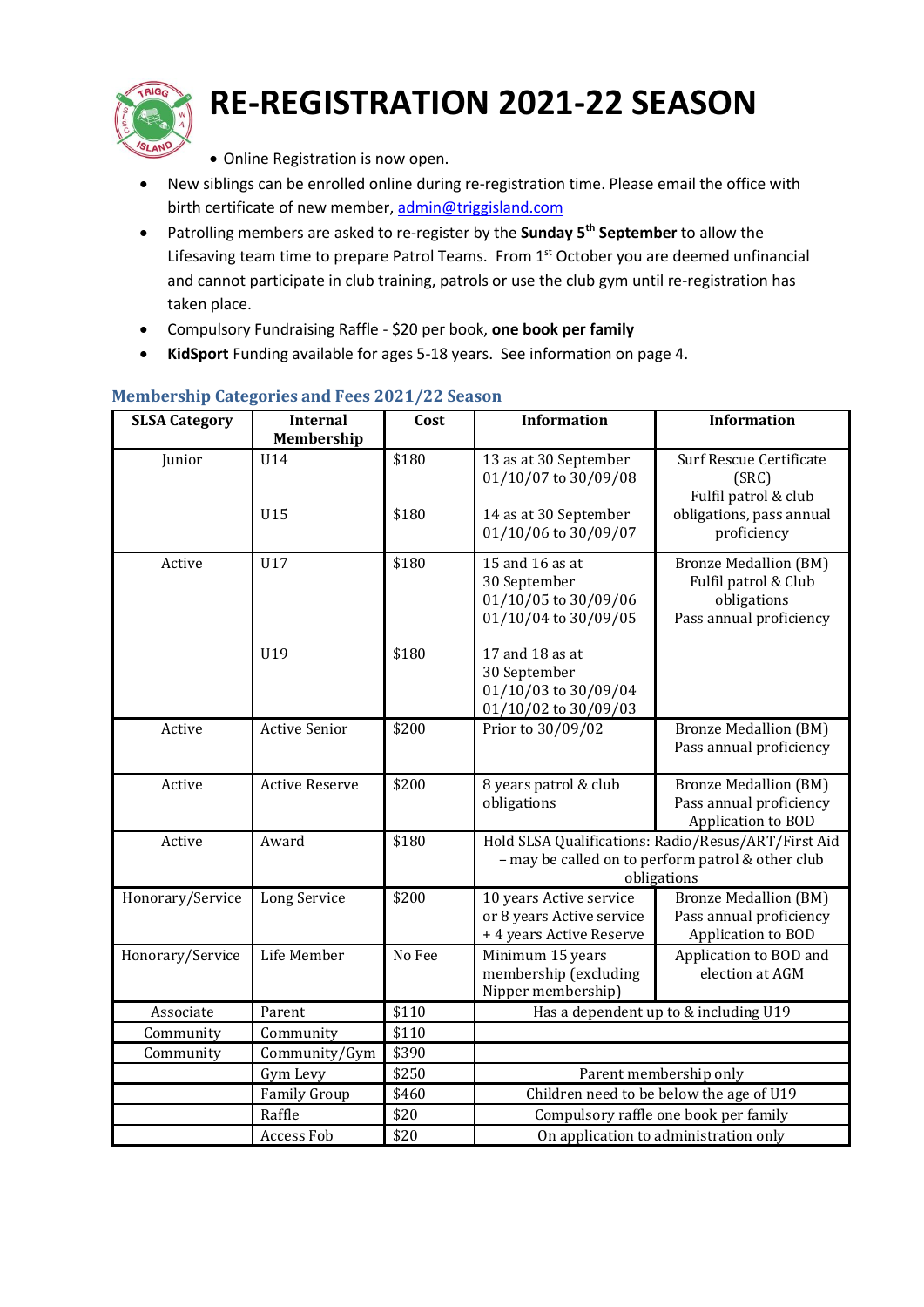## **Woodside Nipper Age Groups 2021-2022 Season**

| Age      | Date of Birth                          | <b>SLSA Age Group</b> | <b>Cap Colour</b> |
|----------|----------------------------------------|-----------------------|-------------------|
| 5 years  | 1 October 2015 to<br>30 September 2016 | U <sub>6</sub>        | Pink              |
| 6 years  | 1 October 2014 to<br>30 September 2015 | U7                    | White             |
| 7 years  | 1 October 2013 to 30<br>September 2014 | U8                    | Yellow            |
| 8 years  | 1 October 2012 to 30<br>September 2013 | U9                    | Green             |
| 9 years  | 1 October 2011 to 30<br>September 2012 | U10                   | Blue              |
| 10 years | 1 October 2010 to 30<br>September 2011 | U11                   | Purple            |
| 11 years | 1 October 2009 to 30<br>September 2010 | U12                   | Blue              |
| 12 years | 1 October 2008 t0 30<br>September 2009 | U13                   | Red               |

| Nipper U6 - U7 | \$140 |
|----------------|-------|
|                |       |

Nipper U8 – U13 \$160

Parent Member \$110

This season we are offering a payment plan option using an external company - Debit Success. If you would like to know more, please contact the offic[e admin@triggisland.com](mailto:admin@triggisland.com) or 9447 3556.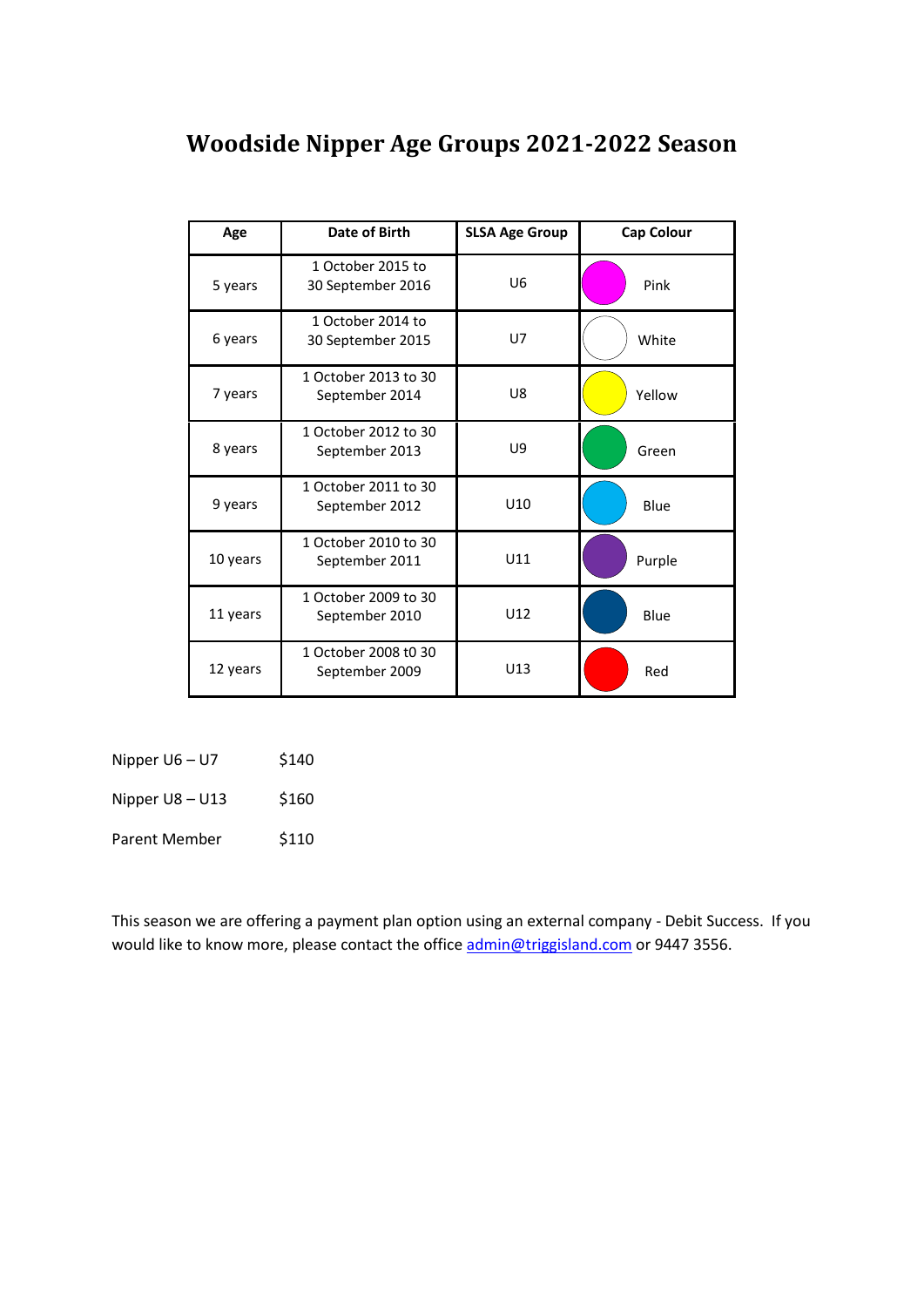# **Instructions for Re-Registrations INDIVIDUAL MEMBERSHIP**

#### **Step 1**

Go to [https://members.sls.com.au](https://members.sls.com.au/)



# SLIDE LIEE **MEMBERS AREA** Don't have a Members Area account yet?<br>Click here to create one Forgotten username or passw Click here to resend your confirmation code Click here to enter your SMS confirmation code Not a member of a surf club? Click here to join

#### **Step 2**

If you have a lifesaving online account, log in.

If you don't have an account, go to the yellow box and click on "click here" to create one

| <b>SURF LIFE SAVING AUSTRALIA</b><br><b>MEMBERS AREA</b>           |
|--------------------------------------------------------------------|
| Username                                                           |
| Password                                                           |
| LOG IN                                                             |
| Don't have a Members Area account yet?<br>Click here to create one |
| Forgotten username or password?                                    |
| Click here to resend your confirmation code                        |
| Click here to enter your SMS confirmation code                     |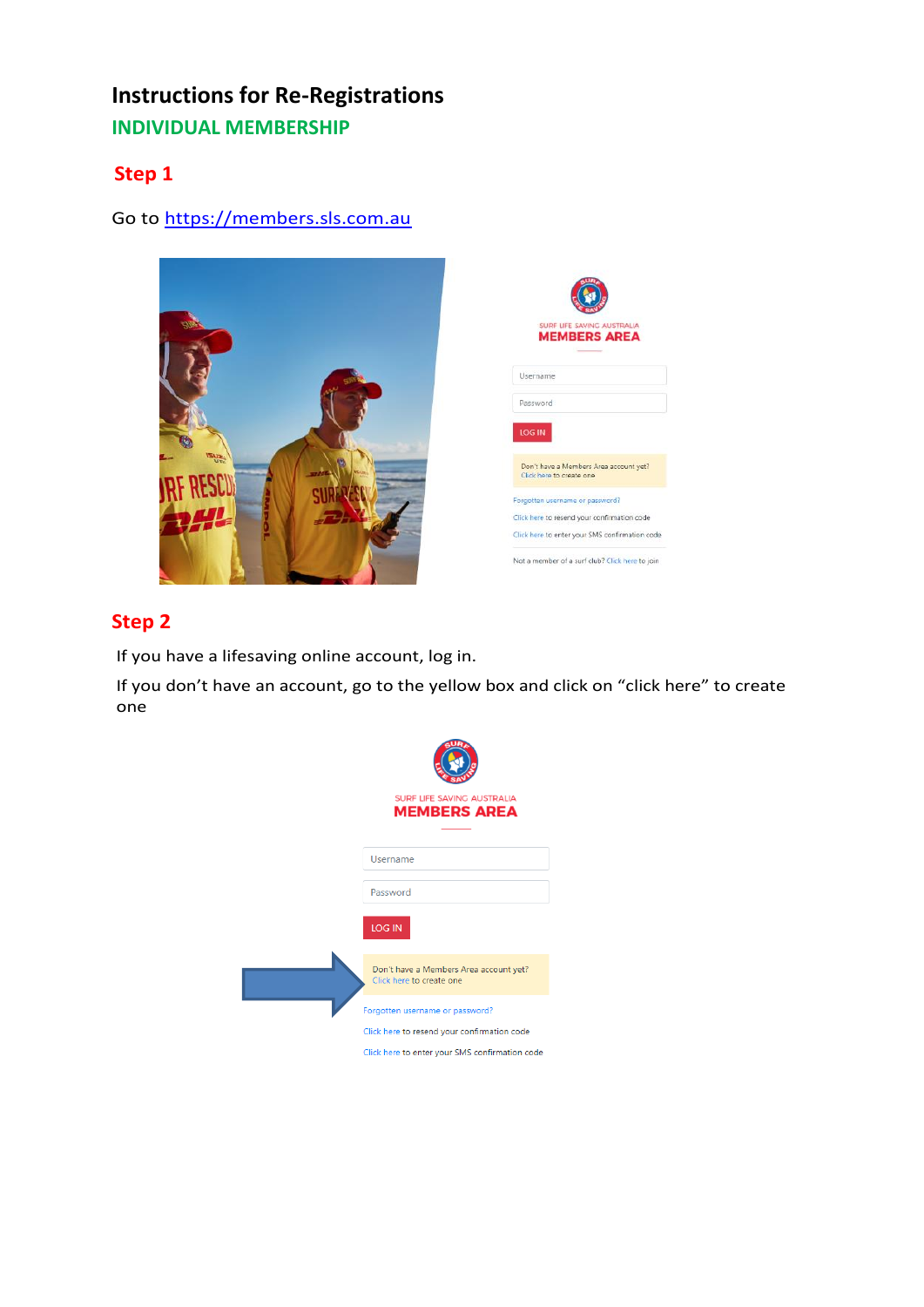Once you are logged in, you will see this screen, click on the membership tab



#### **Step 5**

The next screen will pop up, titled Surf Club. Press renew.

#### **SURF CLUBS**

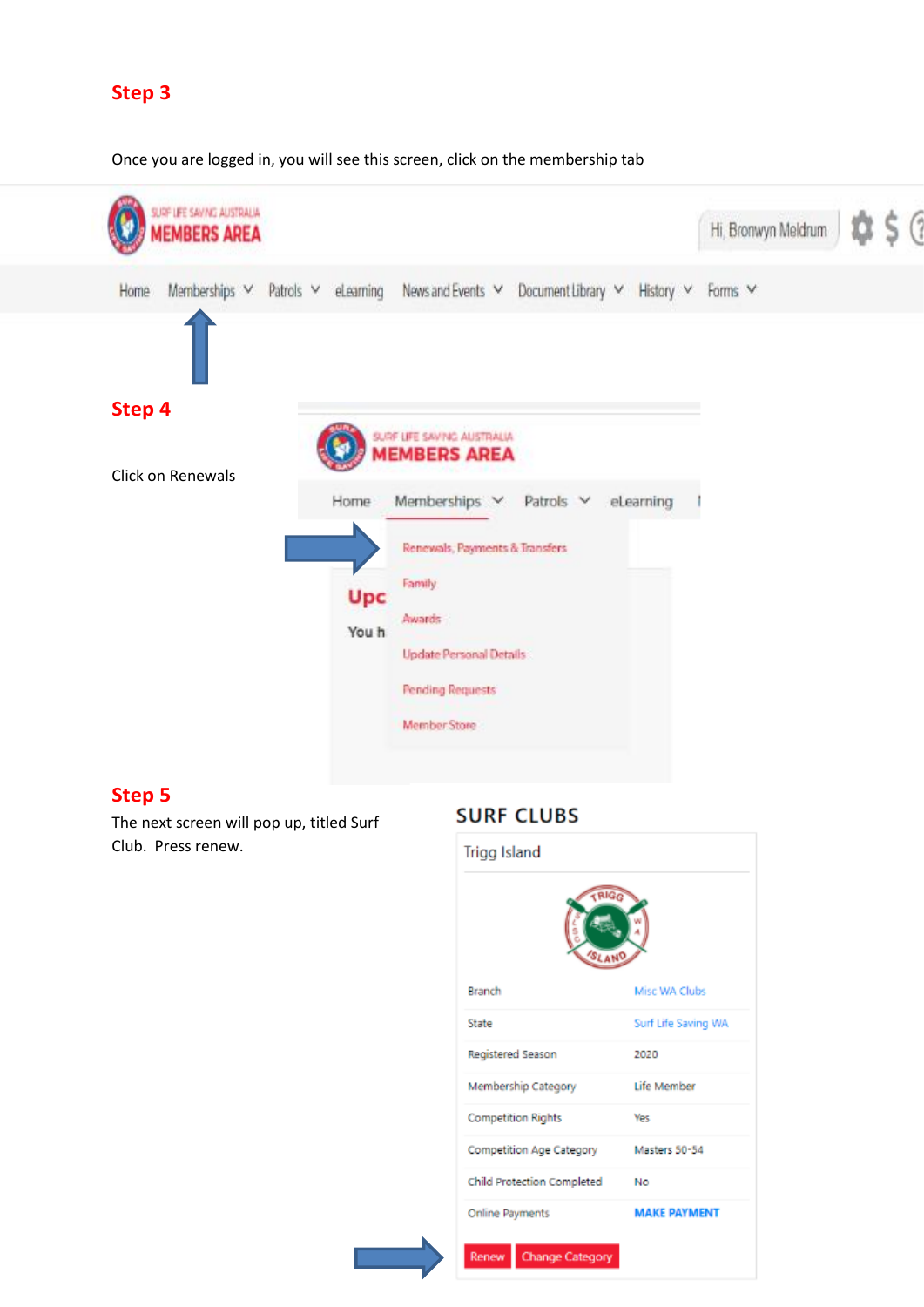The renewal screen will come up, check all your details are correct and then press submit at the bottom



#### PLEASE NOTE

- 1. First Name, Last Name, Gender, Date of birth, Email Address 1, Home Address and Postal Address are required fields and must be completed. All other fields are optional, but we would appreciate it if you could take the time to complete them
- 2. If your Date of Birth is incorrect, please contact your organisation of membership to have this updated.

| State:    | Surf Life Saving WA |
|-----------|---------------------|
| Branch:   | Misc WA Clubs       |
| Club:     | <b>Trigg Island</b> |
| Season: * | 2021/2022 V         |

### **Step 7**

**Payment –** press on make a payment tab and follow instructions – price list is in this view



Home Memberships  $\vee$  Patrols  $\vee$  eLearning News and Events  $\vee$  Document Library  $\vee$  History  $\vee$ 

#### **Success**

Your renewal request has been recorded in the system and is pending approval.

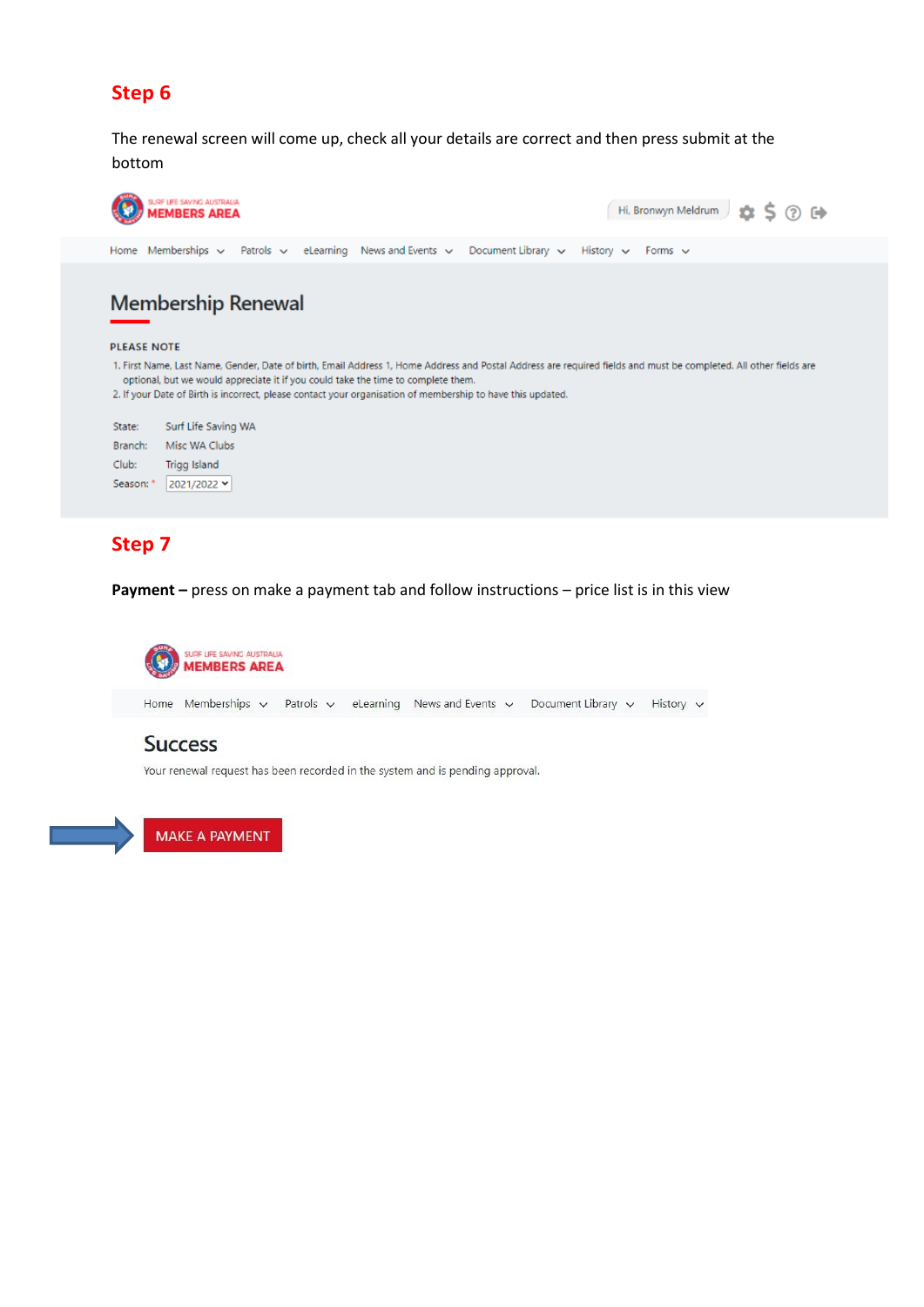#### **FAMILY MEMBERSHIP**

### **Step 1**

Go to [https://members.sls.com.au](https://members.sls.com.au/)



## **Step 2**

If you have a lifesaving online account, log in.

If you don't have an account, go to the yellow box and click on "click here" to create oneGURA

| <b>SURF LIFE SAVING AUSTRALIA</b><br><b>MEMBERS AREA</b>           |
|--------------------------------------------------------------------|
| Username                                                           |
| Password                                                           |
| <b>LOG IN</b>                                                      |
| Don't have a Members Area account yet?<br>Click here to create one |
| Forgotten username or password?                                    |
| Click here to resend your confirmation code                        |
| Click here to enter your SMS confirmation code                     |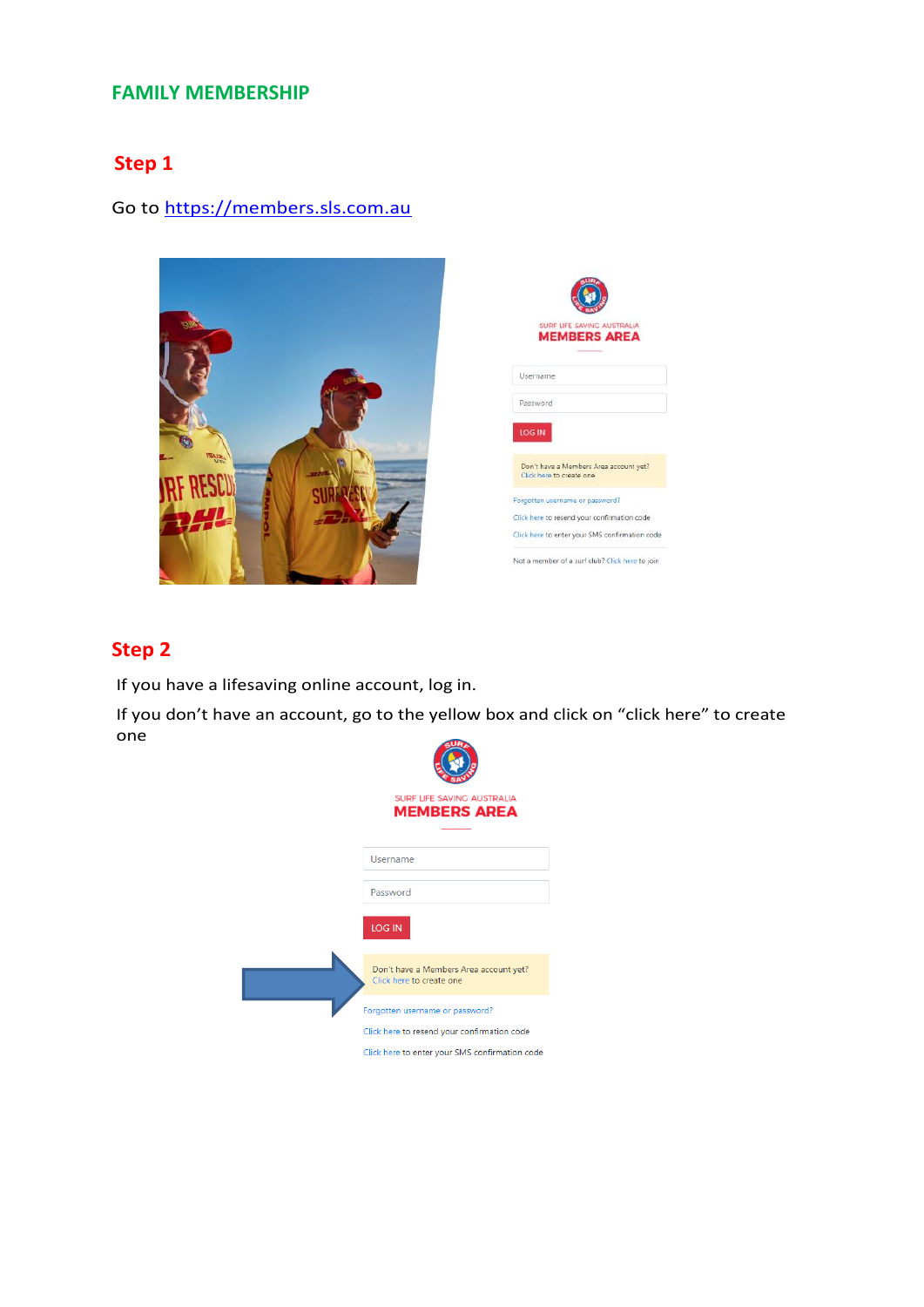Once you are logged in, you will see this screen





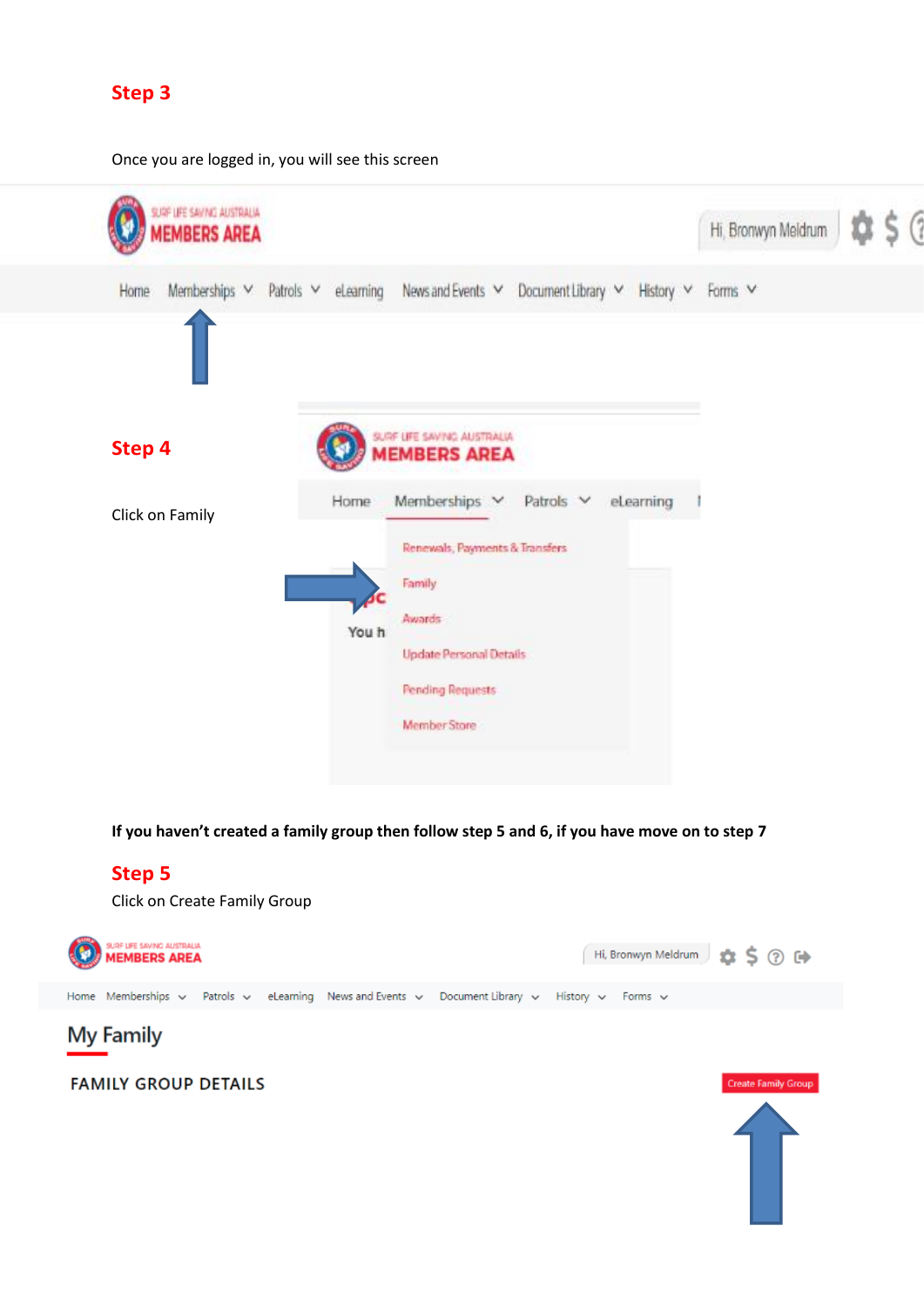#### **Step 6 Complete details**

| Create a Family Group                                             |                                  |                                                                                                                                                    |
|-------------------------------------------------------------------|----------------------------------|----------------------------------------------------------------------------------------------------------------------------------------------------|
| <b>Family Group Details</b>                                       | Family Group Name: *             | Organisation: *<br>Trigg Island<br>÷                                                                                                               |
| <b>Select Members in Family Group</b>                             | First Name: *                    | Last Name: *                                                                                                                                       |
|                                                                   | Date of Birth: *<br>a dd/mm/yyyy | Include Archived Members:<br>o                                                                                                                     |
| Note:                                                             | Search                           |                                                                                                                                                    |
| finding your members of family, contact your club who can assist. |                                  | For Privacy reasons, you will need to match exactly each person searched to be able to add them to your Family group. If you are having difficulty |
| Available Members:                                                |                                  | Selected Members:                                                                                                                                  |
|                                                                   |                                  |                                                                                                                                                    |

**FAMILY GROUPS** - a family member over 18 years can create a Family Group that will enable them to manage and **renew all family members at once** and **eliminate the need to have individual Portal accounts for each family member**.

Once you create a group it needs to be approved by Admin, then you can go back to the portal and continue with renewing the family group. **Use Steps 1 -4 then move to Step 7**

#### **Step 7**

Click Renew memberships



#### **FAMILY GROUP DETAILS**

Create Family Group

| <b>Family Group Name</b> | <b>Number of Members</b> | Organisation | <b>Primary Contact</b> | <b>Status</b> | Action                                               |
|--------------------------|--------------------------|--------------|------------------------|---------------|------------------------------------------------------|
| Meldrum Family           |                          | Trigg Island | Bronwyn Meldrum        | Approved      | View/Edit<br><b>Renew Memberships</b><br>Make Paymer |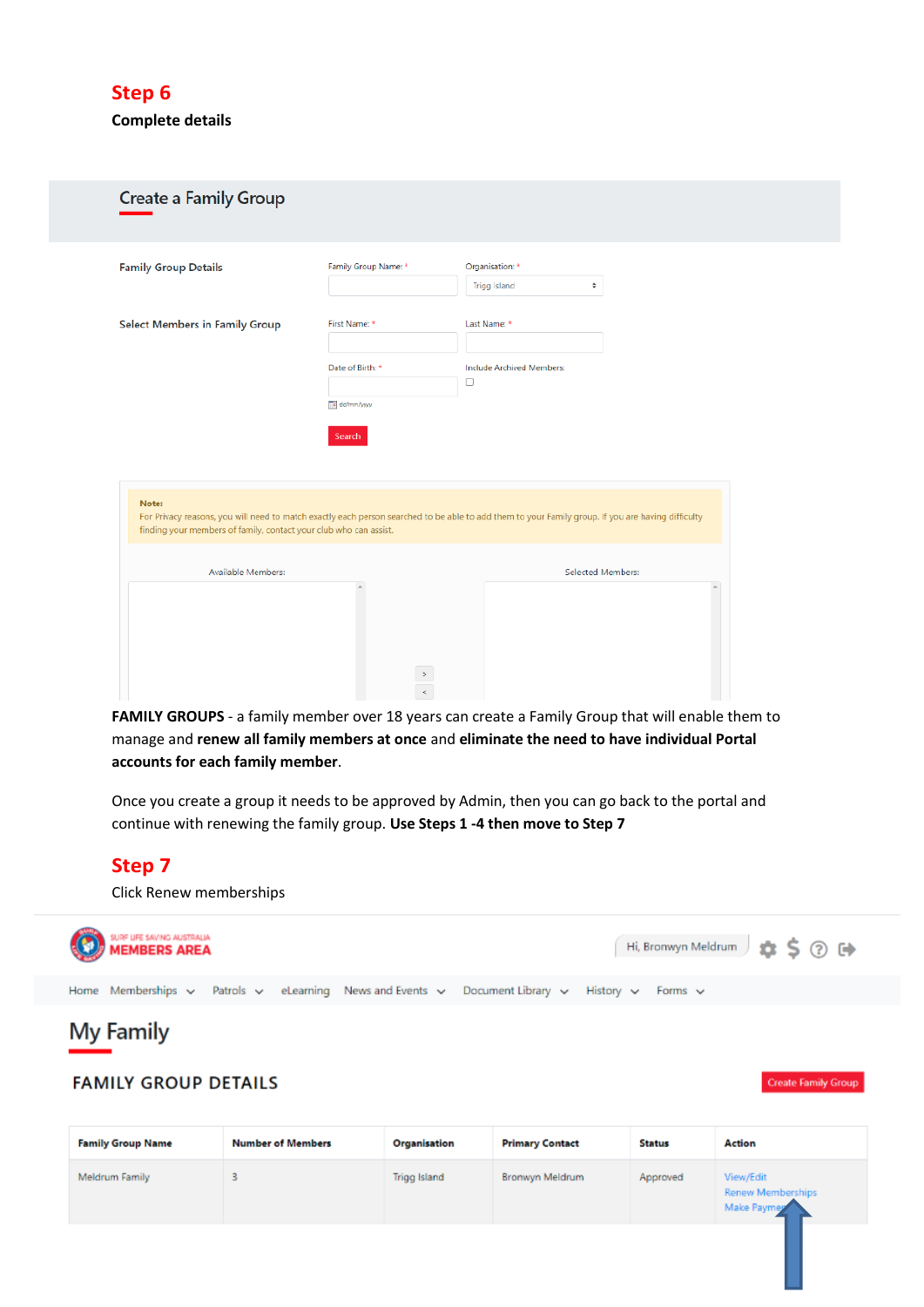Click the box beside each member you are renewing

Tick the Membership Declaration box, then submit

| Home    | Memberships $\vee$                                                                            | Patrols $\vee$    | eLearning News and Events $\sqrt{}$ |            | Document Library $\sim$  | History v<br>Forms $\vee$  |        |
|---------|-----------------------------------------------------------------------------------------------|-------------------|-------------------------------------|------------|--------------------------|----------------------------|--------|
| Season: | Meldrum Family - Membership Renewal<br>Family Group Organisation: Trigg Island<br>2021/2022 v |                   |                                     |            |                          |                            |        |
|         | <b>Member ID</b>                                                                              | <b>First Name</b> | <b>Last Name</b>                    | <b>DOB</b> | <b>Membership Status</b> | <b>Membership Category</b> | Season |
| Ω       | 4449493                                                                                       | Lachlan           | Meldrum                             | 24/06/2000 | Active                   | Active (18yrs and over)    | 2020   |
|         | 4188272                                                                                       | Justin            | Meldrum                             | 16/12/1967 | Active                   | Life Member                | 2020   |
| Ω       |                                                                                               |                   |                                     |            |                          |                            |        |
| o       | 4636545                                                                                       | Bronwyn           | Meldrum                             | 14/11/1967 | Active                   | Life Member                | 2020   |

#### **Step 8**

**Payment –** press on make a payment tab and follow instructions – price list is in this view